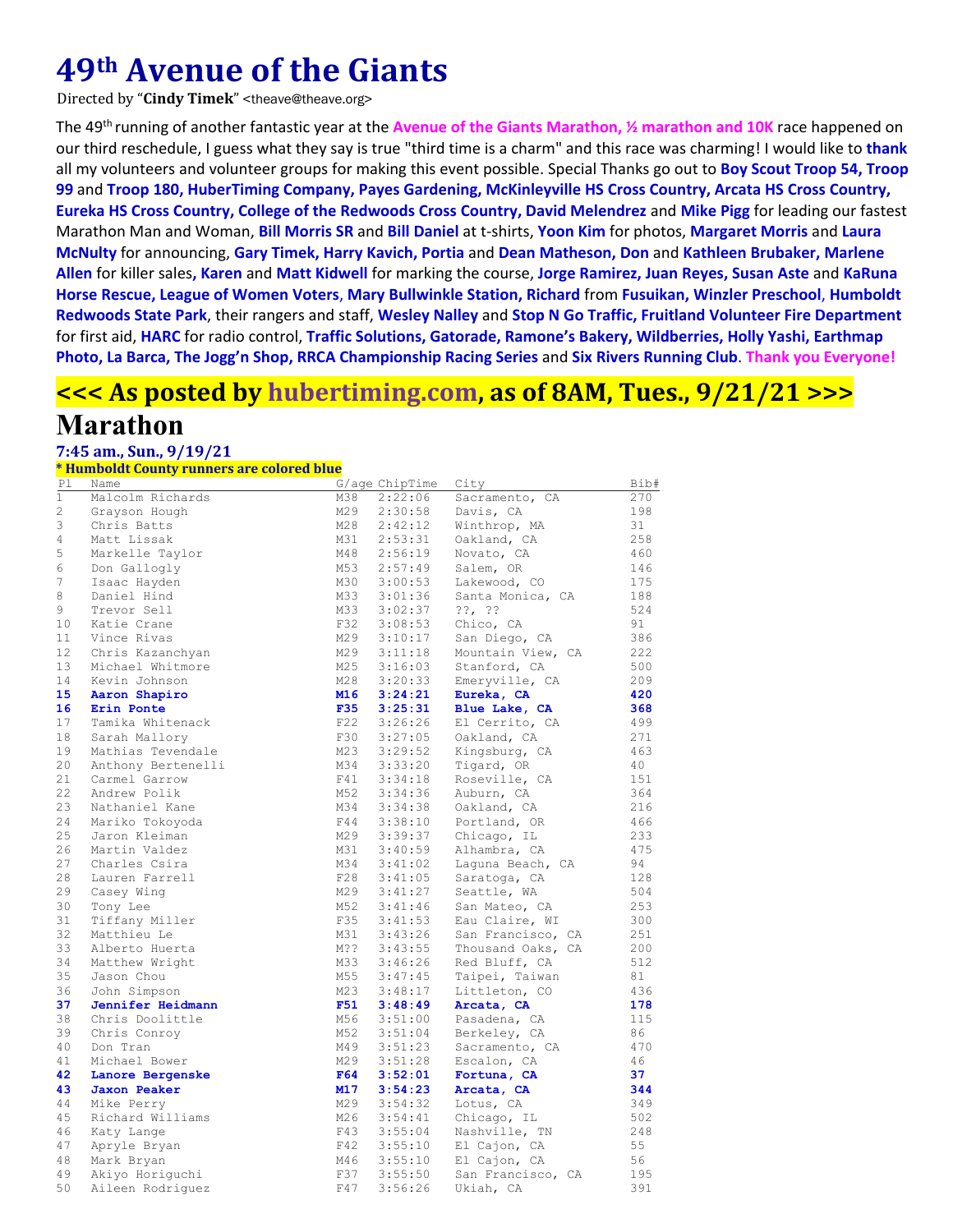| 51  | Molly Krantz            | F40        | 3:56:35 | Beaverton, OR        | 239 |
|-----|-------------------------|------------|---------|----------------------|-----|
| 52  | Bob Brown               | M45        | 3:57:41 | Chico, CA            | 53  |
| 53  | Joe Rowley              | M28        | 3:58:17 | Berkeley, CA         | 398 |
|     |                         |            |         |                      |     |
| 54  | Andrew Caneday          | M44        | 3:59:46 | Seattle, WA          | 520 |
| 55  | Matthew Rumbaugh        | M49        | 4:01:09 | Seattle, WA          | 401 |
| 56  | Mike Deblasis           | M63        | 4:02:21 | Pickerington, OH     | 105 |
|     |                         |            |         |                      |     |
| 57  | Jose Rodriquez          | M48        | 4:03:12 | Berkeley, CA         | 393 |
| 58  | Brian Johnson           | M45        | 4:05:23 | $??$ , $??$          | 447 |
|     |                         |            |         |                      |     |
| 59  | Jacqueline Wood         | F29        | 4:06:14 | Eureka, CA           | 510 |
| 60  | David Dunbar            | M65        | 4:07:39 | Arroyo Grande, CA    | 118 |
| 61  | Katherine Barcaskey     | F34        | 4:07:59 | Citrus Heights, CA   | 28  |
|     |                         |            |         |                      |     |
| 62  | Douglas Hartling        | M37        | 4:10:40 | Eureka, CA           | 173 |
| 63  | Michael Heille          | M62        | 4:10:47 | Macomb, IL           | 180 |
| 64  | Paul Shires             | M68        | 4:11:02 | Arroyo Grande, CA    | 425 |
|     |                         |            |         |                      |     |
| 65  | Matthew Block           | M46        | 4:12:23 | Rochester, MN        | 45  |
| 66  | Cory Bair               | M37        | 4:12:32 | Carpinteria, CA      | 26  |
|     |                         |            |         |                      |     |
| 67  | Ella Winje              | F28        | 4:13:56 | Petaluma, CA         | 321 |
| 68  | Amanda Fox              | F22        | 4:15:06 | Corvallis, OR        | 140 |
| 69  | Michael Pate            | M33        | 4:15:17 | Woodland, CA         | 341 |
|     |                         |            |         |                      |     |
| 70  | Ryan Stroup             | M41        | 4:15:52 | Novato, CA           | 451 |
| 71  | Ed Coppini              | <b>M54</b> | 4:18:57 | Fortuna, CA          | 431 |
| 72  |                         | F49        | 4:19:01 | Sausalito, CA        | 276 |
|     | Mary Massey             |            |         |                      |     |
| 73  | Griffin Hale            | M22        | 4:19:08 | Salt Lake City, UT   | 167 |
| 74  | Sky Mckinley            | <b>M44</b> | 4:21:09 | McKinleyville, CA    | 285 |
|     |                         |            |         |                      |     |
| 75  | Ian Kieffer             | M29        | 4:21:26 | Los Angeles, CA      | 227 |
| 76  | Ricardo Arias           | M30        | 4:21:28 | Alhambra, CA         | 17  |
| 77  | Erik Mcmichael          | M48        | 4:22:46 | La Crescenta, CA     | 288 |
|     |                         |            |         |                      |     |
| 78  | Tracy Wallace           | F52        | 4:23:07 | Minneapolis, MN      | 487 |
| 79  | Laura Vazquez           | F27        | 4:24:22 | Hayward, CA          | 478 |
|     |                         |            |         |                      |     |
| 80  | Christopher Kauzlaric   | M41        | 4:24:26 | Chicago, IL          | 221 |
| 81  | Eric Aliberti           | M35        | 4:24:30 | $??\, ?\,$           | 521 |
| 82  | Vincenzo Crispino       | M33        | 4:24:48 | Westlake Village, CA | 92  |
|     |                         |            |         |                      |     |
| 83  | Nate Call               | M35        | 4:25:45 | Los Molinos, CA      | 67  |
| 84  | Susan Colborn           | F63        | 4:26:16 | Berkeley, CA         | 85  |
|     |                         | F52        | 4:26:56 |                      | 3   |
| 85  | Wendy Akeson            |            |         | Ashland, MA          |     |
| 86  | Amy Pine                | F45        | 4:31:41 | $??\,  ??$           | 103 |
| 87  | Kevin Bellinger         | M29        | 4:32:28 | Portland, OR         | 36  |
|     |                         |            |         |                      |     |
| 88  | Brian Bellinger         | M31        | 4:32:29 | Ann Arbor, MI        | 35  |
| 89  | Katelin Hollowell       | F24        | 4:36:11 | Lawrence, KS         | 194 |
| 90  | Lydia Drabik            | F24        | 4:36:11 | Hershey, PA          | 116 |
|     |                         |            |         |                      |     |
| 91  | Erica Caddell           | F37        | 4:36:16 | Mill Valley, CA      | 65  |
| 92  | Donald Walker           | M62        | 4:36:17 | Sacramento, CA       | 484 |
|     |                         |            |         |                      |     |
| 93  | Cheri Savage            | F66        | 4:38:29 | Santa Barbara, CA    | 413 |
| 94  | Gregory Pierce          | M63        | 4:38:55 | Boulder, CO          | 360 |
| 95  | Henry Carson            | M44        | 4:38:57 | Olympia, WA          | 72  |
|     |                         |            |         |                      |     |
| 96  | Kelli Everett           | F40        | 4:41:09 | Laguna Niguel, CA    | 127 |
| 97  | Jim Everett             | M68        | 4:41:09 | Laquna Niquel, CA    | 126 |
| 98  | Charles Labruzzy        | M23        | 4:41:29 | Denver, CO           | 243 |
|     |                         |            |         |                      |     |
| 99  | Julia Mollner           | F31        | 4:42:22 | Portland, OR         | 302 |
| 100 | Lily Wrigley            | F25        | 4:45:52 | Tahlequah, OK        | 430 |
|     |                         |            |         |                      |     |
| 101 | Drew Onken              | M30        | 4:46:34 | Oakland, CA          | 330 |
| 102 | Zachary Roush           | M27        | 4:46:53 | $??\, ?\,$           | 522 |
| 103 | Gregory Everett         | M37        | 4:47:09 | Ramona, CA           | 125 |
|     |                         |            |         |                      |     |
| 104 | Lulu Taragos            | F59        | 4:47:39 | Minneapolis, MN      | 455 |
| 105 | Jane Mackie             | F39        | 4:51:33 | $??$ , $??$          | 518 |
| 106 | Murat Ozqur             | M49        | 4:55:18 | $??\, ??$            | 252 |
|     |                         |            |         |                      |     |
| 107 | Thomas Johnston         | M31        | 4:55:22 | Arcata, CA           | 213 |
| 108 | Brian O'neill           | M67        | 4:55:45 | San Luis Obispo, CA  | 334 |
| 109 | Courtney Hale           | M45        | 4:57:10 | Salt Lake City, UT   | 166 |
|     |                         |            |         |                      |     |
| 110 | Alissa Feldman          | F43        | 4:57:25 | Los Osos, CA         | 133 |
| 111 | John Galleher           | M57        | 4:57:59 | Chula Vista, CA      | 144 |
|     |                         |            |         |                      |     |
| 112 | Connor Galleher         | M29        | 4:57:59 | San Diego, CA        | 143 |
| 113 | Zachary Shute           | M26        | 4:59:26 | Redwood City, CA     | 432 |
| 114 | Suzanna Landbeck        | F25        | 4:59:27 | San Jose, CA         | 246 |
|     |                         |            |         |                      |     |
| 115 | Rebecca Simon           | F36        | 5:00:25 | Sonora, CA           | 433 |
| 116 | Ashley Albelo           | F22        | 5:01:03 | McKinleyville, CA    | 4   |
| 117 | Steve Palopoli          | M49        | 5:04:09 | San Jose, CA         | 340 |
|     |                         |            |         |                      |     |
| 118 | Stephanie Langford      | F32        | 5:05:13 | Littleton, CO        | 249 |
| 119 | Joann Barbou-Des-Places | F47        | 5:06:19 | Los Altos, CA        | 27  |
|     |                         |            |         |                      |     |
| 120 | Brooke Weaver           | F41        | 5:08:17 | Hoover, AL           | 493 |
| 121 | Irisa Cristino          | F29        | 5:09:59 | Eureka, CA           | 93  |
| 122 | John Rasey              | M54        | 5:11:27 | San Jose, CA         | 375 |
|     |                         |            |         |                      |     |
| 123 | Stephen Ready           | M55        | 5:11:31 | Lakewood, CO         | 377 |
| 124 | John Blenkush           | M68        | 5:12:22 | $??\, ?\,$           | 519 |
|     |                         |            |         |                      |     |
| 125 | Jamie Hanson            | F39        | 5:13:50 | Maple Grove, MN      | 171 |
| 126 | Allison Ragsdale        | F36        | 5:15:06 | Durango, CO          | 371 |
| 127 | Idona Cabrinha          | F49        | 5:15:34 | Los Osos, CA         | 63  |
|     |                         |            |         |                      |     |
| 128 | Lori Klopp              | F57        | 5:18:14 | Pickerington, OH     | 234 |
| 129 | Randy Klopp             | M61        | 5:18:15 | Pickerington, OH     | 235 |
| 130 | John Wright             | M35        | 5:21:29 | Mayking, KY          | 511 |
|     |                         |            |         |                      |     |
| 131 | John Weger              | M60        | 5:22:05 | Baton Rouge, LA      | 495 |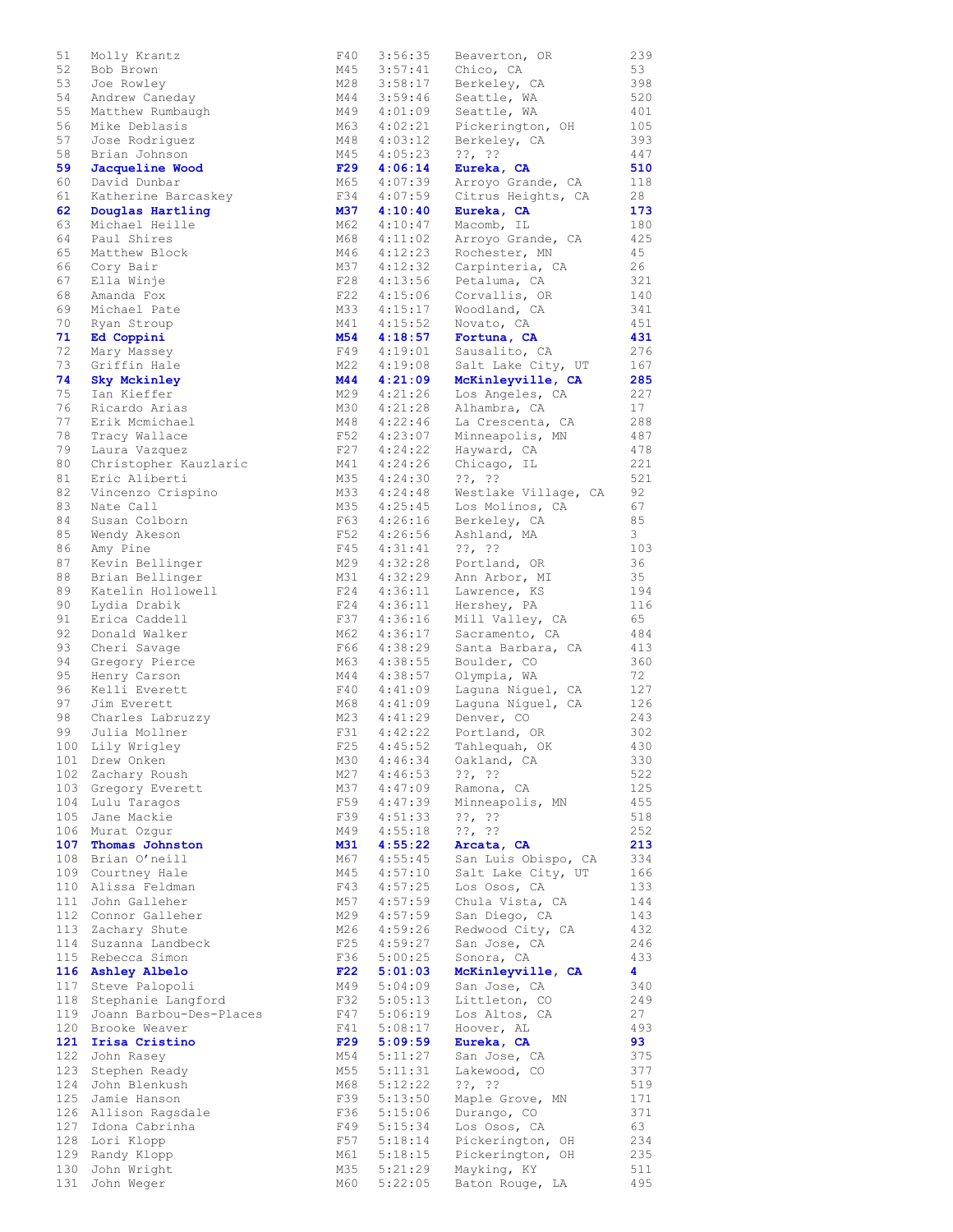|     | 132 Julie Hirota                     | F50        | 5:23:34 | Roseville, CA        | 189 |
|-----|--------------------------------------|------------|---------|----------------------|-----|
|     | 133 Jessica Roi                      | F29        | 5:23:48 | Eureka, CA           | 395 |
| 134 | Helen Meng                           | F55        | 5:24:07 | Huntington Beach, CA | 293 |
| 135 | Lauren Dziuban                       | F46        | 5:24:23 | Modesto, CA          | 119 |
|     | 136 Suzanne Spencer                  | F51        | 5:25:58 | $??\, ?\,$           | 325 |
| 137 | Emily Pearl                          | F39        | 5:29:13 | Golden Valley, MN    | 345 |
| 138 | Keith Phizackerley                   | M48        | 5:37:37 | San Rafael, CA       | 359 |
|     | 139 Pedro Santos                     | M49        | 5:37:38 | Grove Beach, CA      | 410 |
| 140 | Derraugh Dawson                      | F61        | 5:37:58 | Davis, CA            | 101 |
| 141 | Michelle Ing                         | F44        | 5:37:58 | Woodland, CA         | 203 |
| 142 | Raymond Hebel                        | M25        | 5:41:26 | Willits, CA          | 177 |
|     | 143 Sumeet Singh                     | M47        | 5:41:56 | San Jose, CA         | 438 |
|     | 144 Christina Block                  | F46        | 5:47:01 | Rochester, MN        | 44  |
| 145 | Karen Wolfer                         | F47        | 5:47:07 | Denver, CO           | 508 |
| 146 | Cecily Jill Duffield<br>F47          |            | 5:47:07 | Seattle, WA          | 117 |
|     | 147 Clayton Webber                   | <b>M44</b> | 5:51:12 | Fortuna, CA          | 494 |
| 148 | Murray Horne                         | M38        | 5:51:16 | Dublin, CA           | 196 |
| 149 | Bryan Gardner                        | M53        | 5:51:52 | Kansas City, MO      | 148 |
| 150 | Dorothy Gardner                      | F51        | 5:51:53 | Greensboro, NC       | 149 |
| 151 | David Magallanes                     | M56        | 5:53:50 | Redondo Beach, CA    | 268 |
| 152 | Cisco Bass                           | M27        | 5:53:51 | Half Moon Bay, CA    | 30  |
| 153 | Jw Ragsdale                          | M69        | 6:09:17 | Durango, CO          | 372 |
|     | 154 Nicole Axtell                    | F38        | 6:10:09 | Oneonta, NY          | 24  |
| 155 | Denise Howard                        | F59        | 6:23:11 | Roseville, CA        | 199 |
| 156 | Dana Brophy                          | F34        | 6:23:12 | Roseville, CA        | 52  |
|     | 157 Cindy Aboukhadijeh<br><b>E59</b> |            | 6:30:03 | El Dorado Hills, CA  | 332 |
|     | 158 Janice Lally-Gonzales            | F63        | 6:30:07 | Roseville, CA        | 245 |
|     | 159 Josh Philpott                    | M40        | 6:30:24 | Sparks, NV           | 358 |
| 160 | Chuck Carroll                        | M71        | 6:32:21 | Santa Rosa, CA       | 71  |

## **½ Marathon**

### **8:30 am., Sun., 9/19/21**

#### **\* Humboldt County runners are colored blue**

| Pl           | Name                |            | G/age ChipTime | City                 | Bib# |
|--------------|---------------------|------------|----------------|----------------------|------|
| $\mathbf{1}$ | Aaron Campbell      | M28        | 1:19:13        | Arcata, CA           | 2205 |
| 2            | Carson Rickey       | M33        | 1:20:40        | ??. ??               | 2919 |
| 3            | Larissa Kolasinski  | F24        | 1:21:15        | Issaquah, WA         | 2430 |
| 4            | Matthew Kidwell     | <b>M40</b> | 1:21:37        | Eureka, CA           | 2411 |
| 5            | Jay Harris          | M41        | 1:23:17        | San Francisco, CA    | 2334 |
| 6            | Lewis Kane          | M31        | 1:24:36        | Oakland, CA          | 2042 |
| 7            | Lindy Zeng          | F25        | 1:28:53        | San Francisco, CA    | 2924 |
| 8            | Ryan Schauland      | M37        | 1:31:08        | $??\,  ??$           | 2225 |
| 9            | Fokke Dekker        | M30        | 1:31:41        | Davis, CA            | 2195 |
| 10           | Tamara Torlakson    | F35        | 1:34:12        | Sacramento, CA       | 2910 |
| 11           | Chris Schinke       | M49        | 1:34:36        | Eureka, CA           | 2921 |
| 12           | Mallory Stonehouse  | F34        | 1:36:32        | Petaluma, CA         | 2788 |
| 13           | Morgan Schmidt-Feng | M52        | 1:38:44        | Berkeley, CA         | 2920 |
| 14           | Kara Clifton        | F34        | 1:39:15        | Pengilly, MN         | 2149 |
| 15           | Mateo Sarant        | M29        | 1:39:28        | Portland, OR         | 2141 |
| 16           | Tyler Belarde       | M36        | 1:39:32        | Placerville, CA      | 2058 |
| 17           | Michael Payette     | M53        | 1:39:57        | Sacramento, CA       | 2613 |
| 18           | Ashley Balke        | F31        | 1:39:59        | Portland, OR         | 2040 |
| 19           | Eric Krostich       | M34        | 1:41:49        | Oakland, CA          | 2524 |
| 20           | Greg Carlson        | <b>M42</b> | 1:41:52        | Arcata, CA           | 2127 |
| 21           | Karen Kidwell       | <b>F36</b> | 1:42:08        | Eureka, CA           | 2410 |
| 22           | Ryan Mill           | M38        | 1:42:53        | Coos Bay, OR         | 2922 |
| 23           | Marc Kupfer         | M34        | 1:43:16        | Hawthorne, CA        | 2907 |
| 24           | Zack Sherzad        | M32        | 1:44:03        | Sacramento, CA       | 2734 |
| 25           | Hannah Belarde      | F37        | 1:44:13        | Placerville, CA      | 2057 |
| 26           | Charles Locke       | M68        | 1:44:19        | Kimberly, CA         | 2806 |
| 27           | Abhinav Agrawal     | M28        | 1:45:13        | San Francisco, CA    | 2004 |
| 28           | Albie Rumfelt       | M43        | 1:45:37        | Redway, CA           | 2145 |
| 29           | Tanya Larbaoui      | F21        | 1:45:39        | Sacramento, CA       | 2450 |
| 30           | Jennifer King       | F40        | 1:45:58        | Atlanta, GA          | 2413 |
| 31           | Michael Walden      | M61        | 1:46:08        | Sacramento, CA       | 2854 |
| 32           | Lindsay Gibson      | F38        | 1:47:11        | Bovey, MN            | 2290 |
| 33           | Thomas Leonard      | M33        | 1:47:55        | Oakdale, CA          | 2463 |
| 34           | Pip Smith           | M65        | 1:48:31        | Folsom, CA           | 2885 |
| 35           | Nikhil Marathe      | M30        | 1:49:21        | San Francisco, CA    | 2497 |
| 36           | Cynthia Chau        | F30        | 1:49:36        | $??$ , $??$          | 2917 |
| 37           | Mark Ortiz          | M25        | 1:49:38        | Pico Rivera, CA      | 2909 |
| 38           | John Powell         | M31        | 1:49:41        | South Lake Tahoe, CA | 2634 |
| 39           | Max Rousselot       | <b>M60</b> | 1:50:07        | Blue Lake, CA        | 2172 |
| 40           | George Rehmet       | M54        | 1:51:10        | Daly City, CA        | 2003 |
| 41           | Anne Fehrenbach     | <b>F33</b> | 1:51:15        | Korbel, CA           | 2180 |
| 42           | David Whitenack     | M59        | 1:51:17        | El Cerrito, CA       | 2869 |
| 43           | David Starman       | M45        | 1:51:45        | Novato, CA           | 2780 |
| 44           | Nava Calmels        | F42        | 1:53:13        | Novato, CA           | 2115 |
| 45           | Sophia Haaq         | F24        | 1:53:21        | McKinleyville, CA    | 2323 |
| 46           | Mary Child          | F46        | 1:53:33        | Carmichael, CA       | 2147 |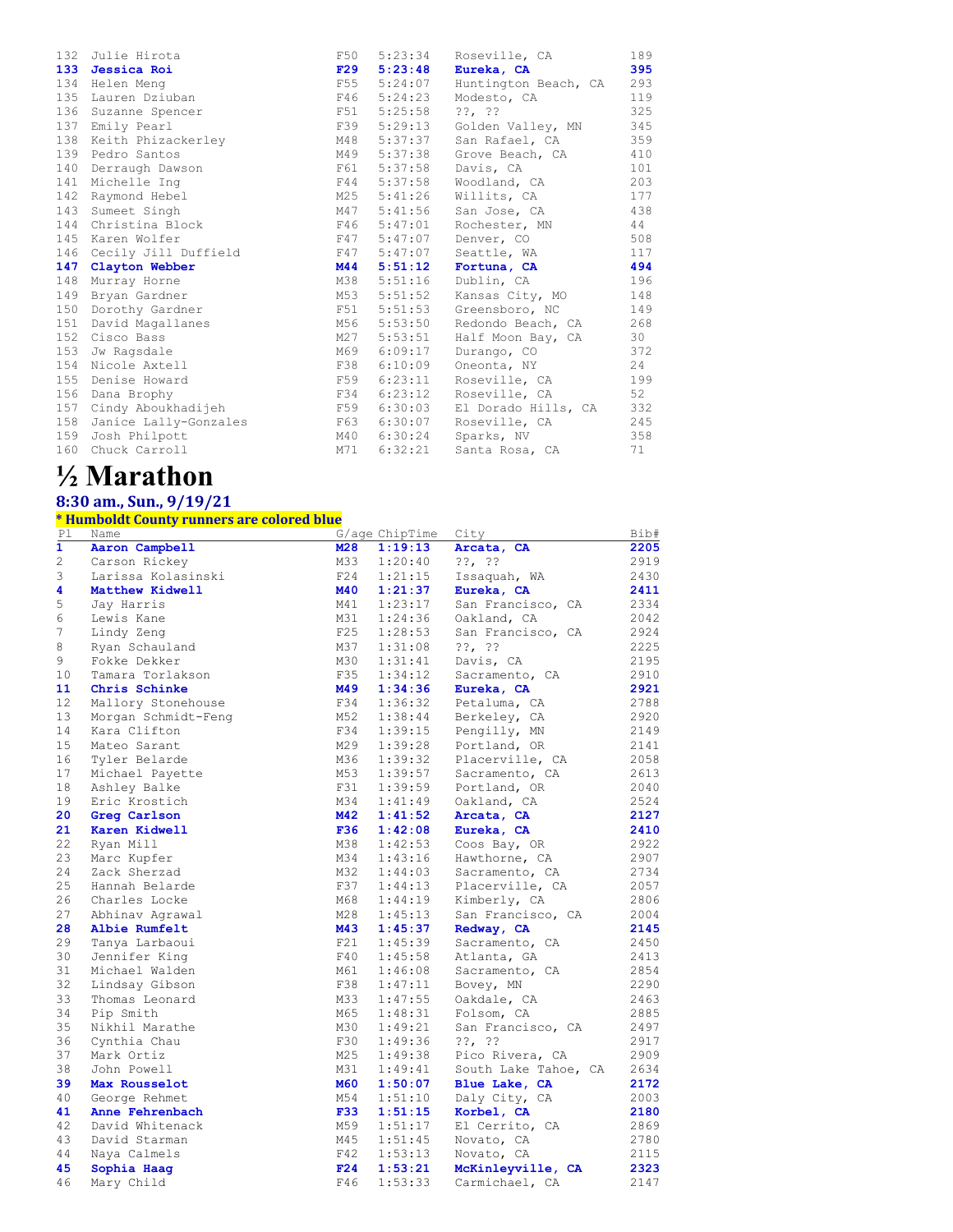| 47         | Georgia Johnson                | F35        | 1:53:33            | Antioch, CA                      | 2388         |
|------------|--------------------------------|------------|--------------------|----------------------------------|--------------|
| 48         | Jordan Rollins                 | M37        | 1:53:41            | Medford, OR                      | 2688         |
| 49         | Nick Dimitroff                 | M51        | 1:54:09            | San Francisco, CA                | 2206         |
| 50         | Dawn Arledge                   | F45        | 1:54:13            | Arcata, CA                       | 2018         |
|            |                                |            |                    |                                  |              |
| 51         | Ankai Xu                       | F29        | 1:54:19            | San Francisco, CA                | 2024         |
| 52         | Tim Touzeau                    | M45        | 1:54:40            | Plumas Lake, CA                  | 2823         |
| 53         | Amelia Kirby                   | F29        | 1:54:49            | San Francisco, CA                | 2414         |
| 54         |                                | M39        | 1:54:50            | Rohnert Park, CA                 | 2184         |
|            | Ryan Daugherty                 |            |                    |                                  |              |
| 55         | John Chang                     | M34        | 1:54:50            | San Francisco, CA                | 2140         |
| 56         | Amanda Trecartin               | F28        | 1:54:52            | Napa, CA                         | 2826         |
| 57         | Jeremy Cloyd                   | M41        | 1:55:36            | Belmont, CA                      | 2152         |
|            |                                |            |                    |                                  |              |
| 58         | Lisa Cassedy                   | F40        | 1:56:01            | Alameda, CA                      | 2134         |
| 59         | Daniel Gross                   | M50        | 1:57:01            | San Francisco, CA                | 2311         |
| 60         | Madison Stahler                | F25        | 1:57:05            | Orlando, FL                      | 2143         |
| 61         | Nicole Lacroix                 | F50        | 1:57:21            | San Francisco, CA                | 2444         |
|            |                                |            |                    |                                  |              |
| 62         | William Arensberg              | M38        | 1:58:14            | San Francisco, CA                | 2017         |
| 63         | Lisa Leininger                 | F38        | 1:58:26            | Marina, CA                       | 2461         |
| 64         | David Marangoni-Simonsen       | M30        | 1:59:10            | Livermore, CA                    | 2496         |
| 65         | Shizuka Baker                  | F45        | 1:59:25            | San Diego, CA                    | 2038         |
|            |                                |            |                    |                                  |              |
| 66         | Jezabel Wilkinson              | F35        | 1:59:30            | Mill Valley, CA                  | 2873         |
| 67         | Jeremy Wright                  | M41        | 1:59:57            | Eureka, CA                       | 2892         |
| 68         | Lily Michelson                 | F28        | 1:59:58            | Berkeley, CA                     | 2545         |
| 69         | Katie Schneider                | F43        | 2:01:04            | Brighton, MI                     | 2714         |
|            |                                |            |                    |                                  |              |
| 70         | Timothy Webb                   | M60        | 2:02:02            | Houston, TX                      | 2861         |
| 71         | Kerry Padgett                  | F53        | 2:02:08            | Berkeley, CA                     | 2911         |
| 72         | Carina Carra                   | F54        | 2:02:10            | Santa Rosa, CA                   | 2130         |
| 73         | Maziar Shakeri                 | M31        | 2:02:45            | Sacramento, CA                   | 2728         |
|            |                                |            |                    |                                  |              |
| 74         | Christine Wellins              | F69 -      | 2:02:50            | Sacramento, CA                   | 2863         |
| 75         | Savannah Tikotsky              | F38        | 2:03:46            | South Lake Tahoe, CA             | 2817         |
| 76         | Suzanne Dufner                 | F45        | 2:03:50            | Monmouth, OR                     | 2212         |
|            |                                |            |                    |                                  |              |
| 77         | Erin Ashley                    | F40        | 2:04:03            | Novato, CA                       | 2022         |
| 78         | Fabian Urbina                  | M29        | 2:04:07            | $??\, ?\,$                       | 2918         |
| 79         | Richard Rummell                | M62        | 2:04:47            | Grapevine, TX                    | 2698         |
| 80         | Aimee Ruskin                   | F43        | 2:04:55            | Berkeley, CA                     | 2699         |
|            |                                |            |                    |                                  |              |
| 81         | Craig Mcdow                    | M67        | 2:05:01            | Tiburon, CA                      | 2912         |
| 82         | Jackie Moore                   | F54        | 2:05:12            | $??\, ??$                        | 2144         |
| 83         | Kym Casperson                  | F54        | 2:05:33            | Chico, CA                        | 2810         |
| 84         | Anna Armstrong                 | F22        | 2:06:28            | Santa Rosa, CA                   | 2019         |
|            |                                |            |                    |                                  |              |
| 85         | Lesley Baird                   | F63        | 2:06:32            | Novato, CA                       | 2035         |
| 86         | Jazmen Coley                   | F27        | 2:06:55            | Trinidad, CA                     | 2157         |
|            |                                |            |                    |                                  |              |
|            |                                |            |                    |                                  |              |
| 87         | Adam Crain                     | M39        | 2:07:37            | $??\, ??$                        | 2914         |
| 88         | Melissa Glass                  | F48        | 2:07:45            | McKinleyville, CA                | 2292         |
| 89         | Michael Glass                  | M49        | 2:07:45            | McKinleyville, CA                | 2293         |
| 90         | Priti Singh                    | F45        | 2:08:00            | San Jose, CA                     | 437          |
|            |                                | F27        |                    |                                  |              |
| 91         | Brittney Wagner                |            | 2:08:06            | Port Orford, OR                  | 2853         |
| 92         | Kathleen Van Gordon            | F33        | 2:08:10            | Crescent City, CA                | 2834         |
| 93         | Marija Manojlovic              | F31        | 2:08:10            | Eureka, CA                       | 2112         |
| 94         | Stephen Fitzgerald             | M67        | 2:09:02            | $??$ , $??$                      | 2585         |
| 95         | Bryan Barge                    | M39        | 2:09:14            |                                  | 2043         |
|            |                                |            |                    | Medford, OR                      |              |
| 96         | Angi Hronek                    | F34        | 2:09:17            | Stevensville, MT                 | 2360         |
| 97         | Emily Anaya                    | F20        | 2:09:25            | Kingwood, TX                     | 2013         |
| 98         | Erin Devincenzi                | F56        | 2:09:45            | Petaluma, CA                     | 2202         |
| 99         | Charles Quinn                  | M26        |                    | Portland, OR                     | 2647         |
|            |                                |            | 2:09:54            |                                  |              |
| 100        | Gabrielle Pellegrino           | F29        | 2:10:25            | South Lake Tahoe, CA             | 2616         |
| 101        | Chris Allegri                  | M63        | 2:10:27            | Eastsound, WA                    | 2010         |
| 102        | Debbie Benton                  | F46        | 2:10:40            | Makawao, HI                      | 2060         |
| 103        | Russ Burnett                   | M74        | 2:10:40            |                                  | 2103         |
|            |                                |            |                    | Crescent City, CA                |              |
| 104        | Devin Medrud                   | M34        | 2:11:24            | McKinleyville, CA                | 2532         |
| 105        | Cecilia Rocha Alarcón          | F??        | 2:11:25            | $??$ , $??$                      | 506          |
| 106        | Brian Burgess                  | M41        | 2:11:32            | Oakland, CA                      | 2095         |
| 107        | Preston Nunez                  | M27        | 2:12:30            | Fremont, CA                      | 2029         |
|            |                                |            |                    |                                  |              |
| 108        | Christi Krueger                | F40        | 2:13:50            | Napa, CA                         | 2436         |
| 109        | Cristina Severson              | F65        | 2:13:55            | Elk Grove, CA                    | 2725         |
| 110        | Mcnight Thao                   | M30        | 2:13:58            | Fresno, CA                       | 2815         |
| 111        | Rose Quinn                     | F22        | 2:14:29            | Portland, OR                     | 2652         |
|            |                                |            |                    |                                  |              |
| 112        | Ali Osman                      | M36        | 2:14:30            | $??$ , $??$                      | 2196         |
| 113        | David Sopkin                   | M33        | 2:14:34            | Menlo Park, CA                   | 2766         |
| 114        | Amanda Steinheiser             | F27        | 2:14:45            | Arcata, CA                       | 2781         |
| 115        | Myra Popejoy                   | F34        | 2:15:19            |                                  | 2633         |
|            |                                |            |                    | Park City, UT                    |              |
| 116        | Kathryn Mahoney                | F33        | 2:15:19            | Park City, UT                    | 2491         |
| 117        | Jenna Norgaard                 | F28        | 2:15:19            | New York, NY                     | 2590         |
| 118        | Kellie Cahillane               | F33        | 2:15:20            | Westville, IN                    | 2111         |
| 119        | Emily Magnaghi                 | F46        | 2:15:36            | Novato, CA                       | 2490         |
|            |                                |            |                    |                                  |              |
| 120        | Liliana Madriz                 | F28        | 2:15:52            | Dixon, CA                        | 2489         |
| 121        | Sharon Allen                   | F61        | 2:15:54            | Portland, OR                     | 2011         |
| 122        | Leo Stern                      | M47        | 2:15:59            | San Francisco, CA                | 2783         |
| 123        | Scott Waddell                  | M34        | 2:16:25            | Chattanooga, TN                  | 2852         |
|            |                                |            |                    |                                  |              |
| 124        | Kimberly Cloyd                 | F41        | 2:16:26            | Belmont, CA                      | 2153         |
| 125        | Melissa Maldonado              | <b>F32</b> | 2:16:46            | McKinleyville, CA                | 2492         |
| 126<br>127 | Cindy Erich<br>Isabelle Girard | F45<br>F52 | 2:17:13<br>2:17:30 | Sutter Creek, CA<br>Woodland, CA | 2232<br>2324 |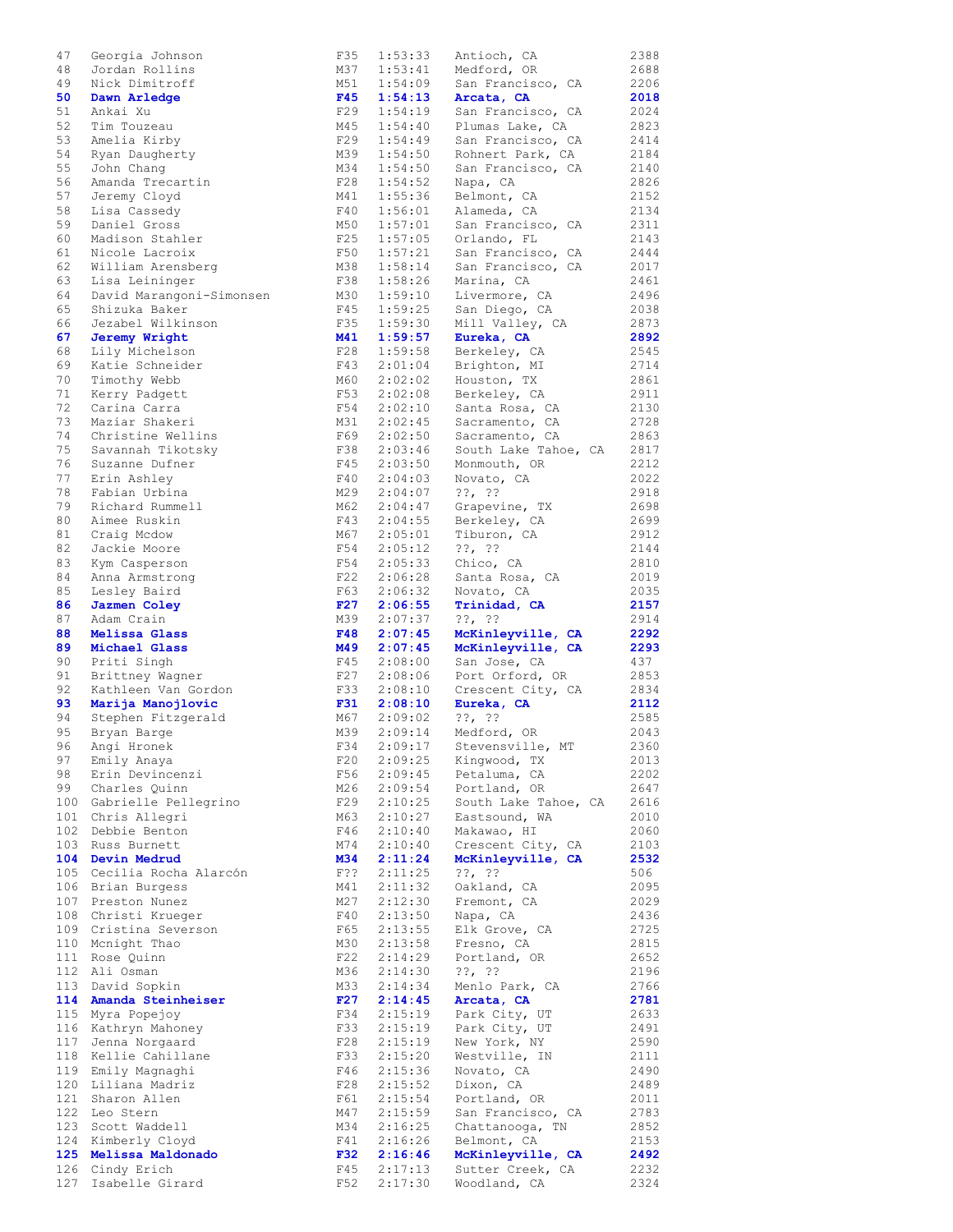|     |                         |            |         |                      | 2727 |
|-----|-------------------------|------------|---------|----------------------|------|
| 128 | Steven Shaffer          | M61        | 2:17:31 | Davis, CA            |      |
|     | 129 Anneliek Ter Horst  | F28        | 2:17:33 | Davis, CA            | 2814 |
| 130 | Johnny Vang             | M29        | 2:17:49 | Fresno, CA           | 2839 |
| 131 | Michael Lee             | M38        | 2:17:50 | Arcata, CA           | 2458 |
| 132 | Sarah Skaggs            | F32        | 2:18:55 | Ventura, CA          | 2746 |
| 133 | Mindy Mitchell          | F41        | 2:18:55 | Roseville, CA        | 2554 |
| 134 | Katrina Conn            | F40        | 2:19:01 | Citrus Heights, CA   | 2158 |
|     |                         |            |         |                      |      |
| 135 | Daniel Vasquez          | M25        | 2:19:07 | Pico Rivera, CA      | 2908 |
|     | 136 Danielle Briscoe    | F47        | 2:19:31 | Arcata, CA           | 2085 |
| 137 | Noah Crosswhite         | M14        | 2:19:44 | Fortuna, CA          | 2177 |
| 138 | Susan Hall              | F64        | 2:19:56 | Lakewood, WA         | 2327 |
| 139 | Brent Bayon             | M68        | 2:20:20 | Livermore, CA        | 2054 |
|     |                         |            |         |                      |      |
| 140 | Michaela Tondi          | F29        | 2:20:26 | Berkeley, CA         | 2819 |
| 141 | Ben Vaughn              | M14        | 2:20:59 | Fairfield, CA        | 2842 |
| 142 | Amanda Snodgrass        | F34        | 2:21:08 | Happy Camp, CA       | 2764 |
| 143 | Deann Yost              | F54        | 2:21:17 | Peoria, AZ           | 2900 |
| 144 | Claire Yost             | F28        | 2:21:17 | McKinleyville, CA    | 2899 |
|     |                         |            |         |                      |      |
| 145 | Greq Yost               | M64        | 2:21:18 | Peoria, AZ           | 2901 |
| 146 | Stephen Dendinger       | M69        | 2:21:38 | Huntington Beach, CA | 2199 |
| 147 | Wendy Platt             | F59        | 2:22:46 | Long Beach, CA       | 2630 |
| 148 | Donovan Mattole         | M49        | 2:22:47 | Center Valley, PA    | 2511 |
| 149 | Alexis Aschenbrenner    | F32        | 2:22:57 | San Francisco, CA    | 2020 |
|     |                         | F30        |         |                      |      |
| 150 | Shreya Agrawal          |            | 2:23:35 | San Francisco, CA    | 2005 |
| 151 | Brandy Tinkler          | F50        | 2:24:19 | Marietta, GA         | 2818 |
| 152 | Claudia Holm            | F66        | 2:24:37 | San Anselmo, CA      | 2353 |
| 153 | D-Bone Greene           | M45        | 2:24:37 | Olathe, KS           | 2308 |
| 154 | Lindsay Wright          | F40        | 2:24:38 | Shawnee, KS          | 2893 |
|     |                         |            |         |                      |      |
| 155 | Chris Hamer             | F65        | 2:24:47 | Eureka, CA           | 538  |
| 156 | Ann Elston              | F74        | 2:25:04 | Cloverdale, CA       | 2227 |
| 157 | George Sylvain          | M38        | 2:25:56 | San Francisco, CA    | 2802 |
| 158 | Kim Monson              | M63        | 2:26:09 | Wichita Falls, TX    | 2559 |
| 159 | Alexandra Nikolaeva     | F34        | 2:26:27 |                      | 2588 |
|     |                         |            |         | Berkeley, CA         |      |
|     | 160 Diane Lipovsky      | F38        | 2:27:13 | Englewood, CO        | 2471 |
| 161 | James Crosswhite        | M42        | 2:27:26 | Fortuna, CA          | 2176 |
|     | 162 Adrienne Crosswhite | F41        | 2:27:42 | Fortuna, CA          | 2175 |
| 163 | Valerie Holmes          | F43        | 2:27:43 | Ferndale, CA         | 2354 |
| 164 | Amanda Anselmino        | F41        | 2:27:49 | Oakland, CA          | 2016 |
|     |                         |            |         |                      |      |
| 165 | Justin Whitfield        | M43        | 2:27:57 | Albuquerque, NM      | 2870 |
| 166 | Greg Linn               | M67        | 2:27:58 | Mountain View, CA    | 2469 |
| 167 | Walt Linn               | M57        | 2:27:58 | Burlingame, CA       | 2470 |
| 168 | Kate Monson             | F58        | 2:28:10 | Wichita Falls, TX    | 2558 |
| 169 | Jessica Rosa            | F42        | 2:28:13 | $??$ , $??$          | 2114 |
|     |                         |            |         |                      |      |
| 170 | Franchesc Swartz        | 342        | 2:28:21 | $??\, ??$            | 2125 |
| 171 | Melinda Bower           | F32        | 2:28:27 | San Jose, CA         | 2078 |
| 172 | Jillian Burgoyne        | F29        | 2:28:41 | Berkeley, CA         | 2096 |
| 173 | Samantha Palo           | F34        | 2:28:43 | West Palm Beach, FL  | 2608 |
| 174 | Alicia Wilson           | F46        | 2:28:47 | Gasquet, CA          | 2880 |
|     |                         |            |         |                      |      |
| 175 | Robert Vaughn           | M45        | 2:28:47 | Fairfield, CA        | 2843 |
| 176 | Peder Anderson          | M48        | 2:28:58 | Prior Lake, MN       | 2015 |
| 177 | Tara Lahaye             | F46        | 2:28:59 | Prior Lake, MN       | 2447 |
| 178 | Meghan Joyce            | F37        | 2:29:18 | Garberville, CA      | 2394 |
| 179 | Denise Mcelroy          | F52        | 2:30:42 | Dallas, TX           | 2522 |
|     |                         |            |         |                      |      |
| 180 | Meghan Burlager         | F36        | 2:30:43 | Grapevine, TX        | 2101 |
| 181 | Joni Hammond            | <b>F60</b> | 2:31:16 | McKinleyville, CA    | 2329 |
| 182 | John De Block           | M31        | 2:31:26 | Atlanta, GA          | 2264 |
| 183 | <b>Susan House</b>      | F47        | 2:31:31 | McKinleyville, CA    | 2359 |
| 184 | Matthew House           | M48        | 2:31:32 | McKinleyville, CA    | 2358 |
|     | Thomas Kenny            |            | 2:32:12 | Santa Barbara, CA    |      |
| 185 |                         | M58        |         |                      | 2408 |
| 186 | Erika Padilla           | F34        | 2:32:12 | Carpinteria, CA      | 2605 |
| 187 | Christy Madden          | F60        | 2:32:12 | Santa Barbara, CA    | 2488 |
| 188 | Jack Nunes              | M56        | 2:32:27 | Ann Arbor, MI        | 2592 |
| 189 | Valerie Rodgers         | F45        | 2:32:37 | Vacaville, CA        | 2683 |
| 190 | April Johnson           | F32        | 2:32:37 | Salinas, CA          | 2387 |
|     |                         |            |         |                      |      |
| 191 | Joseph Quinn            | M59        | 2:32:52 | Portland, OR         | 2649 |
| 192 | Kent Jacobson           | M50        | 2:32:57 | Sacramento, CA       | 2379 |
| 193 | Chad Moffett            | M51        | 2:32:59 | Sacramento, CA       | 2555 |
| 194 | Marisha Chilcott        | F53        | 2:33:47 | Santa Rosa, CA       | 2146 |
| 195 | Kathy Johnson           | F38        | 2:34:04 | Rocklin, CA          | 2390 |
|     |                         |            |         |                      |      |
| 196 | Robert Schwartz         | M67        | 2:34:37 | Fox Point, WI        | 2718 |
| 197 | Colleen Schwartz        | F58        | 2:34:39 | Fox Point, WI        | 2717 |
| 198 | Scott Robinson          | M67        | 2:34:42 | Spokane, WA          | 2680 |
| 199 | Amy Overs               | F44        | 2:34:46 | Bishop, CA           | 2602 |
| 200 | Kristi Baugh            | F52        | 2:35:10 | Monticello, AR       | 2052 |
|     |                         |            |         |                      |      |
| 201 | Kaitlyn Garifi          | F29        | 2:35:11 | Niwot, CO            | 2281 |
| 202 | Kara Mosesso            | F37        | 2:35:16 | San Francisco, CA    | 2073 |
| 203 | Jenny Bayon             | F45        | 2:36:18 | Crescent City, CA    | 2055 |
| 204 | Joslyn Hidalgo          | F49        | 2:36:24 | $??\,  ??$           | 2915 |
| 205 | Jack Chapman            | M23        | 2:36:55 | Salt Lake City, UT   | 2142 |
|     |                         |            |         |                      |      |
| 206 | Liz Bennett             | F46        | 2:38:03 | $??$ , $??$          | 2916 |
| 207 | Morgan Jenkins          | F24        | 2:38:05 | Carmel, IN           | 2384 |
| 208 | Maria Teresa Cortez     | F33        | 2:38:08 | Fremont, CA          | 2167 |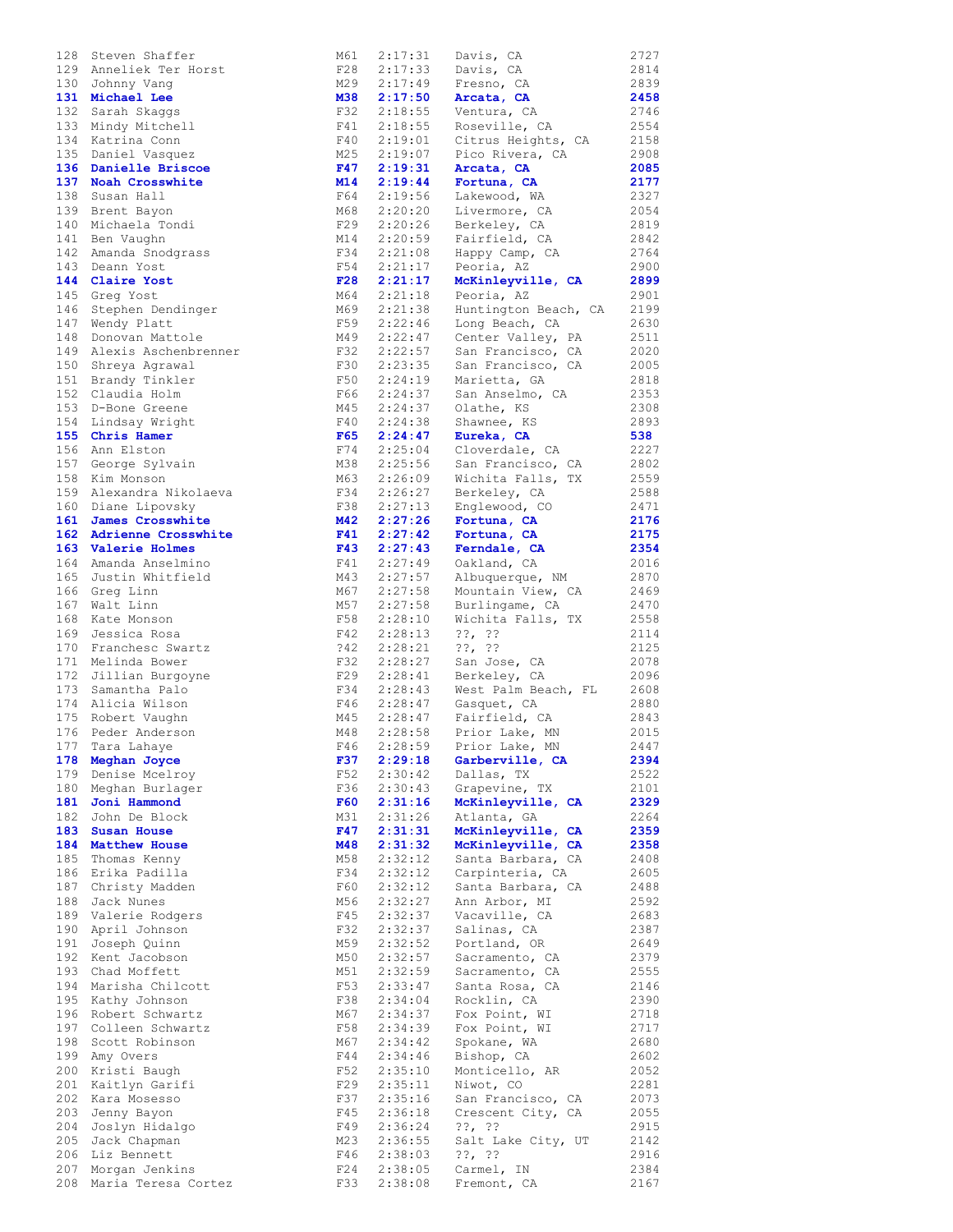| 209 | Patrick Bivona                            |
|-----|-------------------------------------------|
| 210 | Charlotte Pursian                         |
| 211 | Marcia Mote                               |
| 212 | Stevie Campbell                           |
| 213 | Kelly Stroup                              |
| 214 | Leanne Louch                              |
| 215 | Stacie Sather                             |
|     |                                           |
| 216 | Steffanie Malla                           |
| 217 | Kaila Southard                            |
| 218 | Kharon Hathaway                           |
| 219 | Kirsty Kenny                              |
| 220 | Cj Janisse                                |
| 221 | Emily Wells                               |
| 222 | Ashlee Richardson                         |
| 223 | Jackie Stiefel                            |
|     |                                           |
| 224 | Alyse Eckenrode                           |
| 225 | Kelsey Winther                            |
| 226 | Maxine Marshall                           |
| 227 | Maryanne Ravano                           |
| 228 | Jen Lorenzen                              |
| 229 | Janelle Dunham                            |
| 230 | Rachel Nelson                             |
| 231 | Jib Ray                                   |
| 232 | Charlotte Martin                          |
|     | Monica Surber                             |
| 233 |                                           |
| 234 | Alejandra Gallegos                        |
| 235 | Alexis Huber                              |
|     | 236 Monda Leatherman<br>237 Amanda Baning |
|     |                                           |
|     |                                           |
|     | 238 Sherri Elrod<br>239 Jani Estes        |
|     |                                           |
|     | 240 Jenna Juarez<br>241 Jillian Torene    |
|     |                                           |
| 242 | J.J. Kercher<br>Samantha Kodani           |
| 243 |                                           |
|     | 244 Jim Spernyak                          |
| 245 | James Jacobsen Jacobse                    |
| 246 | Abigail Schmenk<br>Darlene Backlund       |
| 247 |                                           |
| 248 | Joan Leschot                              |
| 249 | Tess Badrigian                            |
|     | 250 Mickey Sensenbach                     |
| 251 | Cole Schlesinger                          |
| 252 | Jessica Pham                              |
|     |                                           |
| 253 | Wendy Anaya                               |
|     | 254 Christine Kobusch                     |
| 255 | Marshall Johnson                          |
|     | 256 Karen Everett<br>257 Jennifer Marquez |
|     |                                           |
| 258 | Kristin Cox                               |
| 259 | Johanna Pick                              |
| 260 | Kristen Franz                             |
| 261 | Raquel Hernandez                          |
|     |                                           |
| 262 | Terry Buchanan                            |
| 263 | Karen Alberding                           |
| 264 | Elizabeth Fraser                          |
| 265 | Kaitlin Showerman                         |
| 266 | Justine Deets                             |
| 267 | Molly Rooney                              |
| 268 | Mary Mooney                               |
| 269 | Staci Fricker                             |
| 270 | Michelle Smith                            |
| 271 | Jenny Shilling                            |
| 272 | Nicole Lagers                             |
| 273 | Kathleen Hansen                           |
|     |                                           |
| 274 | Joe Vanderkooy                            |
| 275 | Audrey Dollinger                          |
| 276 | Nancy Sanders                             |
| 277 | Bobbie Henry                              |
| 278 | Ariella Reyes                             |
| 279 | Christopher Reyes                         |
| 280 | Mary Shuller                              |
| 281 | Jennifer Faye                             |
| 282 | James D Fenolio                           |
|     |                                           |
| 283 | Gregorio Kodani                           |
| 284 | Sebastiano Cardella                       |
| 285 | Gigi Siddoway                             |
| 286 | Leslie Williamson                         |
| 287 | Linda Spry O Rourke                       |
| 288 | John Orourke                              |
| 289 | Catherine Mason                           |
|     |                                           |

| 209 | Patrick Bivona          | M80        | 2:39:06 | Los Alamitos, CA                                      | 42   |
|-----|-------------------------|------------|---------|-------------------------------------------------------|------|
|     | 210 Charlotte Pursian   | F30        | 2:39:26 | Roseville, CA                                         | 2644 |
|     | 211 Marcia Mote         | F66        |         | 2:40:51 Folsom, CA                                    | 2568 |
| 212 | Stevie Campbell         | F36        | 2:43:52 | Ogden, UT                                             | 2121 |
| 213 |                         | F41        | 2:44:09 |                                                       | 2793 |
|     | Kelly Stroup            |            |         | Novato, CA                                            |      |
| 214 | Leanne Louch            | F51        | 2:44:31 | Orangevale, CA                                        | 2047 |
| 215 | Stacie Sather           | F46        | 2:44:38 | Petaluma, CA                                          | 2706 |
| 216 | Steffanie Malla         | F38        | 2:45:24 | Oakland, CA                                           | 2493 |
| 217 | Kaila Southard          | F32        | 2:46:05 | Cloverdale, CA                                        | 2770 |
| 218 | Kharon Hathaway         | F50        | 2:46:33 | Stanford, CA                                          | 2791 |
| 219 | Kirsty Kenny            | F34        | 2:47:15 | Santa Barbara, CA                                     | 2407 |
| 220 |                         | F40        | 2:47:32 |                                                       | 2923 |
|     | Cj Janisse              |            |         | Kneeland, CA                                          |      |
| 221 | Emily Wells             | F30        | 2:48:28 | Sacramento, CA                                        | 2925 |
| 222 | Ashlee Richardson       | F31        | 2:48:28 | Sacramento, CA                                        | 2669 |
| 223 | Jackie Stiefel          | F32        | 2:50:31 | Oroville, CA                                          | 2784 |
| 224 | Alyse Eckenrode         | F40        | 2:50:32 | Eureka, CA                                            | 2218 |
| 225 | Kelsey Winther          | F32        | 2:50:50 | Oakdale, CA                                           | 2069 |
| 226 | Maxine Marshall         | F33        | 2:51:11 | Berkeley, CA                                          | 2502 |
|     |                         |            |         |                                                       |      |
| 227 | Maryanne Ravano         | F65        | 2:51:25 | Novato, CA                                            | 2659 |
| 228 | Jen Lorenzen            | F43        | 2:52:02 | Santa Rosa, CA                                        | 2472 |
| 229 | Janelle Dunham          | F46        | 2:54:04 | Bellingham, WA                                        | 2214 |
| 230 | Rachel Nelson           | F28        | 2:54:50 | Rohnert Park, CA                                      | 2132 |
| 231 | Jib Ray                 | M81        | 2:55:03 | Petrolia, CA                                          | 2660 |
| 232 | Charlotte Martin        | F51        | 2:55:04 | Springfield, OR                                       | 2504 |
| 233 | Monica Surber           | F60        | 2:56:04 |                                                       | 2800 |
|     |                         |            |         | Minneapolis, MN                                       |      |
| 234 | Alejandra Gallegos      | F32        | 2:56:36 | Carlotta, CA                                          | 2274 |
| 235 | Alexis Huber            | F40        | 2:56:57 | Garberville, CA                                       | 2361 |
| 236 | Monda Leatherman        | F55        | 2:57:23 | Auburn, CA                                            | 2454 |
| 237 | Amanda Baning           | F36        | 2:57:27 | Sacramento, CA                                        | 2041 |
| 238 | Sherri Elrod            | F59        | 2:58:19 | $??\,  ??$                                            | 2345 |
| 239 | Jani Estes              | F70        | 2:58:19 | Granite Bay, CA                                       | 2237 |
| 240 | Jenna Juarez            | F16        | 2:58:52 |                                                       | 2395 |
|     |                         |            |         | Beaverton, OR                                         |      |
| 241 | Jillian Torene          | F38        | 2:59:03 | Santa Barbara, CA                                     | 2821 |
| 242 | J.J. Kercher            | F43        | 2:59:06 | Santa Barbara, CA                                     | 2409 |
| 243 | Samantha Kodani         | F43        | 2:59:39 | Sacramento, CA                                        | 2428 |
| 244 | Jim Spernyak            | M55        | 2:59:50 | Atlanta, GA                                           | 2774 |
| 245 | James Jacobsen Jacobsen | M76        | 3:02:02 | Tiburon, CA                                           | 2378 |
| 246 | Abigail Schmenk         | F28        | 3:02:35 | Plumas Lake, CA                                       | 2712 |
| 247 |                         | F76        |         |                                                       |      |
|     | Darlene Backlund        |            | 3:03:25 | Palm Springs, CA                                      | 2926 |
| 248 | Joan Leschot            | F70        | 3:03:45 | Florence, OR                                          | 2464 |
| 249 | Tess Badrigian          | F24        | 3:04:22 | Chico, CA                                             | 2113 |
| 250 | Mickey Sensenbach       | M24        | 3:04:23 | Chico, CA                                             | 2723 |
| 251 | Cole Schlesinger        | M37        | 3:05:32 | Santa Rosa, CA                                        | 2711 |
| 252 | Jessica Pham            | F33        | 3:05:32 | Santa Rosa, CA                                        | 2622 |
| 253 | Wendy Anaya             | F50        | 3:05:49 | Kingwood, TX                                          | 2014 |
|     |                         |            |         |                                                       |      |
| 254 | Christine Kobusch       | F42        |         | 3:06:09 Roseville, CA                                 | 2425 |
| 255 | Marshall Johnson        | M66        |         | 3:06:37 Walnut Creek, CA<br>3:07:45 Laguna Niguel, CA | 2391 |
| 256 | Karen Everett           | F64        |         |                                                       | 2239 |
| 257 | Jennifer Marquez        | F40        | 3:09:49 | San Francisco, CA                                     | 2501 |
|     | 258 Kristin Cox         | F36        |         | 3:09:50 Walnut Creek, CA                              | 2169 |
| 259 | Johanna Pick            | F26        | 3:09:52 | Eureka, CA                                            | 2626 |
|     | 260 Kristen Franz       | F56        | 3:10:13 | Sacramento, CA                                        | 2266 |
|     |                         |            |         |                                                       |      |
|     | 261 Raquel Hernandez    | F28        | 3:11:38 | Arcata, CA                                            | 2347 |
|     | 262 Terry Buchanan      | F62        | 3:12:38 | Shepherd, TX                                          | 2092 |
|     | 263 Karen Alberding     | F65        | 3:13:17 | Port Orchard, WA                                      | 2007 |
|     | 264 Elizabeth Fraser    | F59        | 3:13:34 | Ephrata, WA                                           | 2267 |
| 265 | Kaitlin Showerman       | F33        | 3:14:53 | Ripon, CA                                             | 2088 |
|     | 266 Justine Deets       | F32        | 3:15:25 | Caddo Mills, TX                                       | 2193 |
|     |                         | F32        |         |                                                       |      |
| 267 | Molly Rooney            |            | 3:15:25 | Fort Worth, TX                                        | 2690 |
|     | 268 Mary Mooney         | <b>F30</b> | 3:17:21 | Fortuna, CA                                           | 2560 |
| 269 | Staci Fricker           | F55        | 3:21:01 | Petaluma, CA                                          | 2271 |
| 270 | Michelle Smith          | F37        | 3:21:02 | Littleton, CO                                         | 2758 |
| 271 | Jenny Shilling          | F41        | 3:21:34 | Roseville, CA                                         | 2736 |
| 272 | Nicole Lagers           | F33        |         | 3:25:27 Meridian, ID                                  | 2446 |
|     |                         |            |         |                                                       |      |
| 273 | Kathleen Hansen         |            |         | F60 3:25:59 Klamath Falls, OR                         | 2330 |
| 274 | Joe Vanderkooy          | M67        | 3:30:11 | El Cerrito, CA                                        | 2835 |
| 275 | Audrey Dollinger        | F69        | 3:30:13 | Salem, OR                                             | 2208 |
| 276 | Nancy Sanders           | F68        | 3:32:38 | Graton, CA                                            | 2702 |
| 277 | Bobbie Henry            | F78        | 3:32:40 | Novato, CA                                            | 2344 |
| 278 | Ariella Reyes           | F34        | 3:32:43 | Fairfield, CA                                         | 2665 |
|     |                         |            |         |                                                       |      |
| 279 | Christopher Reyes       | M35        | 3:32:43 | Fairfield, CA                                         | 2666 |
| 280 | Mary Shuller            | F40        | 3:32:45 | Folsom, CA                                            | 2183 |
| 281 | Jennifer Faye           | F51        | 3:35:15 | San Francisco, CA                                     | 2246 |
| 282 | James D Fenolio         | M76        | 3:35:21 | Pleasanton, CA                                        | 2248 |
| 283 | Gregorio Kodani         | M42        | 3:38:22 | Sacramento, CA                                        | 2427 |
| 284 | Sebastiano Cardella     | M36        | 3:41:00 | Cottonwood Heights, UT 2124                           |      |
|     |                         |            |         |                                                       |      |
|     | 285 Gigi Siddoway       | F68        |         | 3:41:20 Willow Creek, CA                              | 2740 |
| 286 | Leslie Williamson       | F65        |         | 3:41:21 Olympia, WA                                   | 2879 |
| 287 | Linda Spry O Rourke     | F??        | 3:41:22 | Clifton, CO                                           | 2063 |
| 288 | John Orourke            | M62        | 3:41:23 | Clifton, CO                                           | 2065 |
|     | 289 Catherine Mason     | F61        |         | 3:41:34 North Chesterfield, VA 2506                   |      |
|     |                         |            |         |                                                       |      |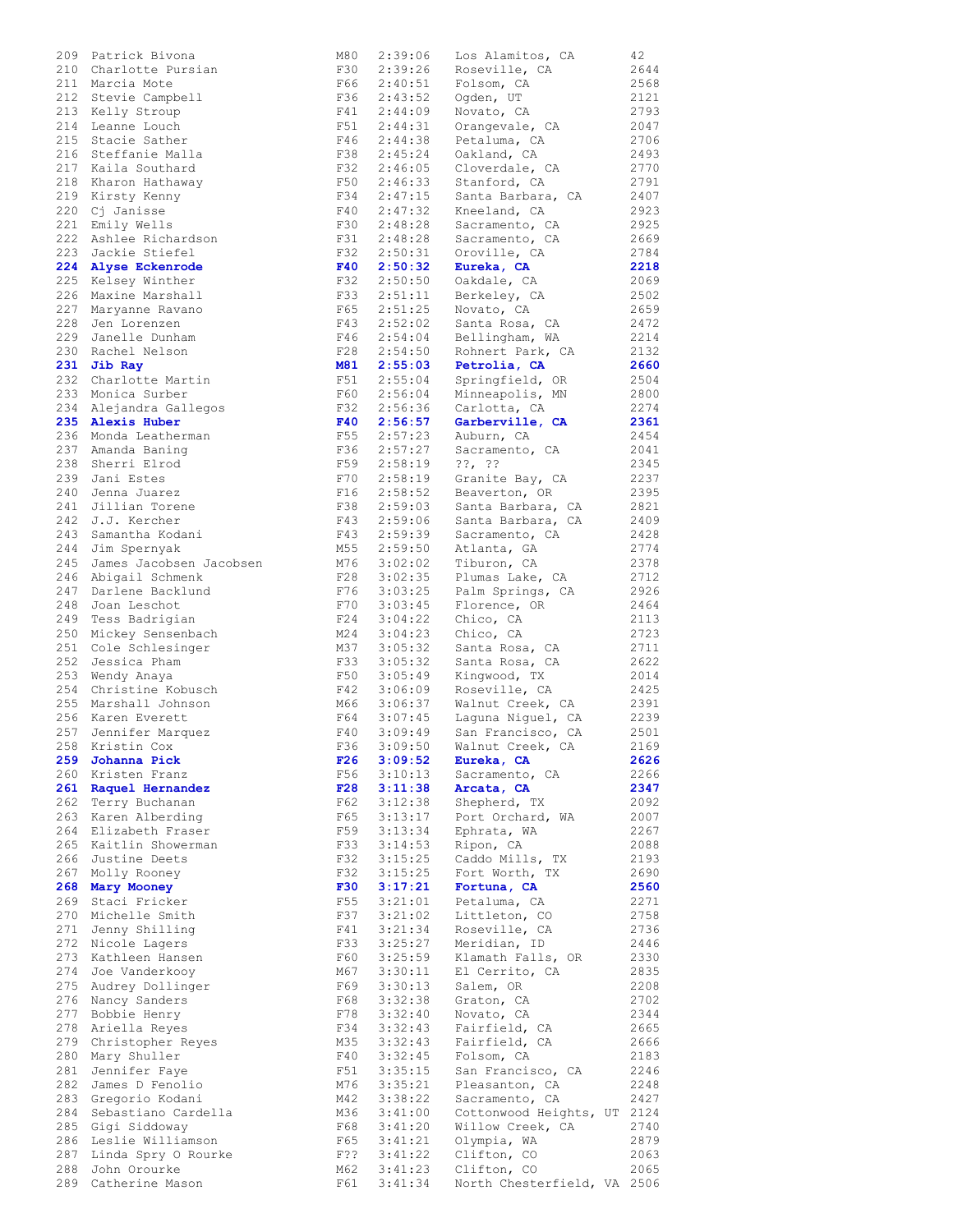| 290 Jeremy Sarant  |             | M74 3:42:04 Portland, OR   | 2705 |
|--------------------|-------------|----------------------------|------|
| 291 Jill Guidry    |             | F65 3:52:46 Santa Rosa, CA | 2316 |
| 292 Kris Dansereau |             | F68 3:53:24 Tacoma, WA     | 2182 |
| 293 Ray Williams   | M68 4:09:32 | Milton-Freewater, OR       | 2878 |

## **10K**

### **8:30 am., Sun., 9/19/21**

#### **\* Humboldt County runners are colored blue**

| P1 | Name                     |            | G/age ChipTime | City                    | Bib# |
|----|--------------------------|------------|----------------|-------------------------|------|
| 1  | Noah Taxis               | M26        | 41:21          | Ukiah, CA               | 3859 |
| 2  | Rory Porter              | M14        | 46:36          | Berkeley, CA            | 3749 |
| 3  | Alysha Beck              | F31        | 47:47          | Davis, CA               | 3524 |
| 4  | Parker Conroy            | M33        | 48:32          | Berkeley, CA            | 3563 |
|    |                          |            |                |                         |      |
| 5  | Ian Hart                 | M41        | 49:29          | $??\, ?\,$              | 3899 |
| 6  | Jen Foesig               | F49        | 50:31          | McKinleyville, CA       | 3867 |
| 7  | Sarah Mcmahon            | F32        | 50:42          | Hawthorne, CA           | 3707 |
| 8  | Lindsey Lockwood         | $F$ ??     | 50:54          | $??\, ??$               | 3896 |
| 9  | Arthur Chang             | M38        | 50:59          | Albany, CA              | 3550 |
| 10 | Andrew Ta                | M31        | 51:00          | Hayward, CA             | 3811 |
| 11 | Paul Taylor              | M40        | 51:22          | Santa Rosa, CA          | 3765 |
| 12 | Anamaria Taylor          | F40        | 51:22          | Santa Rosa, CA          | 3729 |
| 13 | Martin Harriman          |            | 51:47          |                         |      |
|    |                          | M61        |                | Shingletown, CA         | 3622 |
| 14 | Liliana Herrera          | <b>F30</b> | 51:47          | Fortuna, CA             | 3854 |
| 15 | James Hayden             | M57        | 52:29          | Lake Oswego, OR         | 3880 |
| 16 | Cyril Carl               | M74        | 52:39          | Miranda, CA             | 3544 |
| 17 | Karol Kwiatkowski        | M43        | 52:47          | Redwood City, CA        | 3671 |
| 18 | Tone Klobucar            | F14        | 53:49          | Fortuna, CA             | 3628 |
| 19 | <b>Kelsey Meras</b>      | F30        | 54:21          | Fortuna, CA             | 3855 |
| 20 | Sarah Sheets             | F23        | 54:23          | ??, ??                  | 3782 |
| 21 | Jeffery Richardson       | M72        | 54:47          | Livermore, CA           | 3762 |
| 22 |                          | F41        |                |                         | 3816 |
|    | Porcia Thurston          |            | 55:10          | Oakland, CA             |      |
| 23 | Lawrence Lau             | M37        | 55:10          | El Cerrito, CA          | 3673 |
| 24 | Stephen Rudnick          | M49        | 55:20          | Lincoln, CA             | 3774 |
| 25 | Lucas Bar Bou-Des-Places | M12        | 56:52          | Los Altos, CA           | 3604 |
| 26 | Harrison Rogers          | M30        | 56:56          | San Francisco, CA       | 3644 |
| 27 | Amanda Barlow            | F36        | 56:58          | Lincoln, CA             | 3866 |
| 28 | Marisela Herrera         | <b>F33</b> | 57:24          | Fortuna, CA             | 3856 |
| 29 | Chih-Chieh Ho            | M29        | 57:27          | El Sobrante, CA         | 3857 |
|    |                          |            |                |                         |      |
| 30 | Kyra Bernauer            | F32        | 57:57          | Boise, ID               | 3872 |
| 31 | <b>Allen Mathew</b>      | M65        | 58:31          | McKinleyville, CA       | 3885 |
| 32 | Paige Hosking            | F29        | 58:31          | San Fransico, CA        | 3873 |
| 33 | Kristie Brantley         | F46        | 58:34          | Lincoln, CA             | 3537 |
| 34 | Rachel Mathiau           | F30        | 58:38          | Petaluma, CA            | 3876 |
| 35 | Lauren Guenther          | F29        | 58:45          | Berkeley, CA            | 3614 |
| 36 | Branko Bibic             | M30        | 59:35          | Berkeley, CA            | 3534 |
| 37 | Christina Rodriguez      | F27        | 59:46          | Whittier, CA            | 3769 |
| 38 | Sarah Elmes              | F31        | 59:56          | San Francisco, CA       | 3712 |
|    |                          |            | 1:00:25        |                         |      |
| 39 | Julie Pham               | F37        |                | San Francisco, CA       | 3742 |
| 40 | Valerie Zepeda           | F25        | 1:00:32        | Willow Creek, CA        | 3850 |
| 41 | Nadine Hayden            | F57        | 1:00:55        | Lake Oswego, OR         | 3879 |
| 42 | Tiffany Burns            | F45        | 1:00:57        | Lincoln, CA             | 3877 |
| 43 | Rob Massey               | M48        | 1:00:58        | Sausalito, CA           | 3701 |
| 44 | Danielle Cudahy          | F39        | 1:01:05        | Arcata, CA              | 3903 |
| 45 | Allison Titus            | F27        | 1:01:30        | Santa Rosa, CA          | 3819 |
| 46 | Kristina Darby           | <b>F52</b> | 1:01:51        | Fortuna, CA             | 3829 |
| 47 | Sara Klobucar            | F46        | 1:02:17        |                         | 3625 |
|    |                          |            |                | Fortuna, CA             |      |
| 48 | <b>Bob Beede</b>         | <b>M68</b> | 1:02:35        | Arcata, CA              | 3878 |
| 49 | Sierra Kane              |            |                | F31 1:02:52 Oakland, CA | 3554 |
| 50 | Susan Shapiro            | F29        | 1:03:33        | Oakland, CA             | 3784 |
| 51 | Sheila Harriman          | F49        | 1:03:42        | Shingletown, CA         | 3623 |
| 52 | Chris Tognetti           | ?68        | 1:03:49        | $??\, ?\,$              | 3624 |
| 53 | Chuck Alexander          | M77        | 1:04:07        | Madras, OR              | 3508 |
| 54 | Jessica Higgins Magana   | F31        | 1:04:15        | Lodi, CA                | 3633 |
| 55 | Daniel Magana            | M32        | 1:04:15        | Lodi, CA                | 3686 |
|    |                          |            | 1:04:25        |                         |      |
| 56 | Sarah Sullens            | F41        |                | Eureka, CA              | 3902 |
| 57 | <b>Stacy Garcia</b>      | F29        | 1:04:39        | Eureka, CA              | 3594 |
| 58 | Nathan Payton            | M31        | 1:04:39        | Eureka, CA              | 3739 |
| 59 | Deanne Ogawa             | F47        | 1:04:48        | Berkeley, CA            | 3605 |
| 60 | Michelle Riggle          | F60        | 1:05:04        | Davis, CA               | 3764 |
| 61 | Holly Riggle             | F29        | 1:05:05        | Davis, CA               | 3763 |
| 62 | Lucia Calderon           | F27        | 1:05:14        | Fremont, CA             | 3516 |
| 63 | Alan Zimmerman           | M42        | 1:05:23        | Sausalito, CA           | 3852 |
| 64 | Juan Diaz-Infante        | M31        | 1:05:51        | Crescent City, CA       | 3573 |
|    |                          |            |                |                         |      |
| 65 | Janene Romero            | F28        | 1:05:54        | Eureka, CA              | 3771 |
| 66 | Nancy Cicatelli          | F56        | 1:05:55        | Trinidad, CA            | 3890 |
| 67 | Erika Adams              | <b>F37</b> | 1:06:23        | McKinleyville, CA       | 3871 |
| 68 | Jason Andrews            | M53        | 1:06:42        | Santa Rosa, CA          | 3515 |
| 69 | Jennifer Sims            | F33        | 1:06:48        | San Jose, CA            | 3795 |
| 70 | Melissa Ta               | F36        | 1:06:50        | Hayward, CA             | 3812 |
| 71 | Monika Johnson           | F32        | 1:06:58        | Oakland, CA             | 3647 |
|    |                          |            |                |                         |      |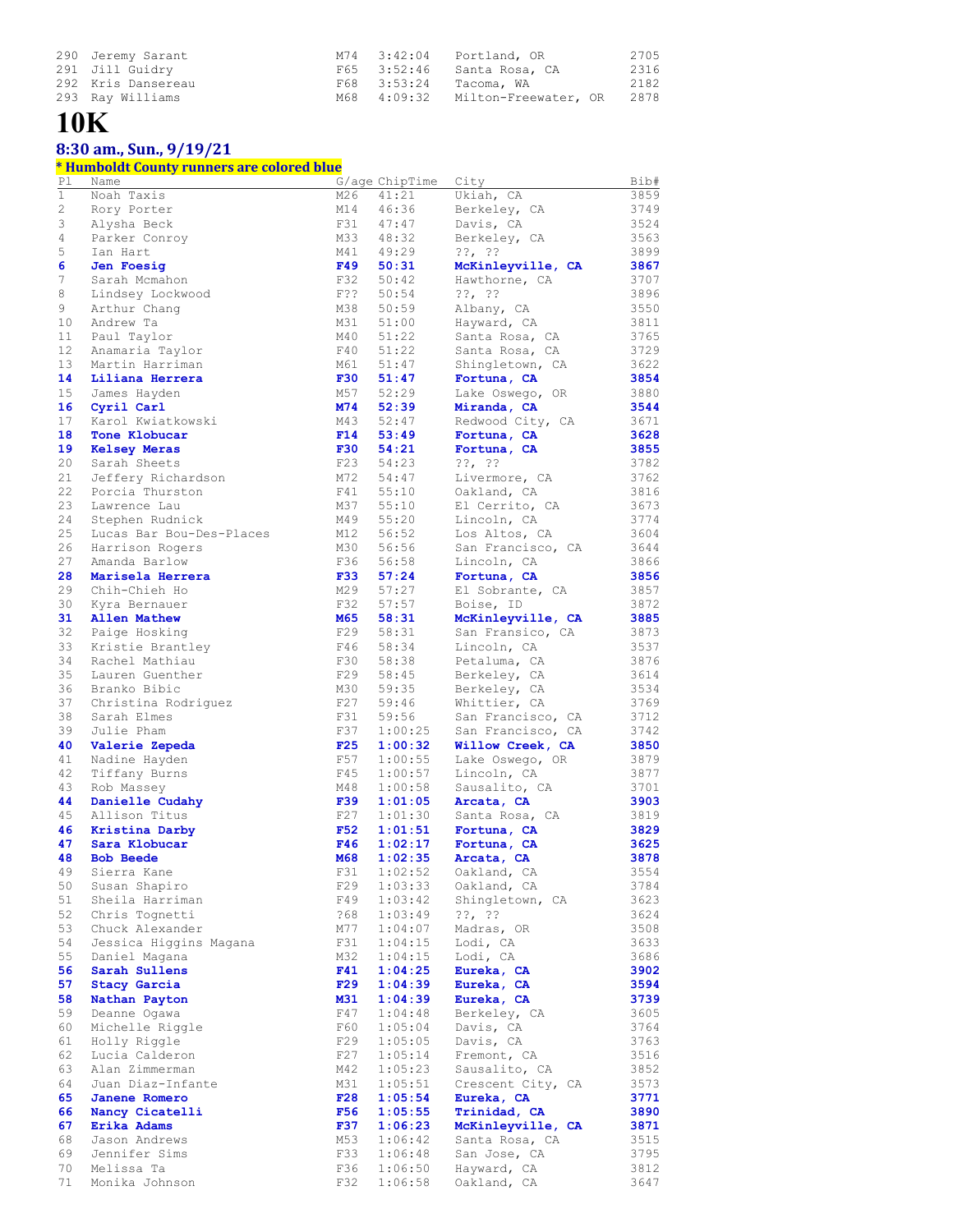| 72 | Ashley Nettle              | <b>F33</b> | 1:07:06 | McKinleyville, CA           | 3727 |
|----|----------------------------|------------|---------|-----------------------------|------|
| 73 | Ruby Richards              | F37        | 1:07:07 | Eureka, CA                  | 3760 |
| 74 | John Heywood               | M66        | 1:07:26 | Orland, CA                  | 3630 |
| 75 | Alyssa Taylor              | F40        | 1:07:32 | Fortuna, CA                 | 3897 |
|    |                            |            |         |                             |      |
| 76 | Keryn Lopez                | F37        | 1:07:34 | $??\, ?\,$                  | 3723 |
| 77 | Liz Lease-Mccaffrey        | F45        | 1:07:35 | San Rafael, CA              | 3664 |
| 78 | Jesse Mestemacher          | M37        | 1:07:54 | Redding, CA                 | 3711 |
| 79 | Coleman Moore              | M60        | 1:07:55 | Elk Grove, CA               | 3714 |
| 80 | Bonnie Hrdina              | F63        | 1:08:07 | Arcata, CA                  | 3636 |
| 81 |                            | F31        | 1:08:34 | McKinleyville, CA           | 3900 |
|    | Kacy Tonkin                |            |         |                             |      |
| 82 | Nathan Brinckhaus          | M36        | 1:08:43 | Fortuna, CA                 | 3538 |
| 83 | Desiree Hunter             | F34        | 1:09:08 | Redway, CA                  | 3638 |
| 84 | Warunee Best               | F33        | 1:09:09 | $??\, ?\,$                  | 3862 |
| 85 | Tyler Best                 | M35        | 1:09:10 | $??\, ?\,$                  | 3863 |
|    |                            |            |         |                             |      |
| 86 | Bria Gutierrez             | F29        | 1:09:11 | Half Moon Bay, CA           | 3616 |
| 87 | Melanie Nash               | F38        | 1:09:24 | $??\, ?\,$                  | 3891 |
| 88 | Darrell Kenworthy          | M66        | 1:09:45 | West Sacramento, CA         | 3886 |
| 89 | Sandy Aqular               | F55        | 1:10:33 | $??\, ?\,$                  | 3888 |
| 90 | Kattie Sloan               | <b>F33</b> | 1:10:39 | Fortuna, CA                 | 3797 |
| 91 | Julie Magallanes           | F50        | 1:10:47 |                             | 3685 |
|    |                            |            |         | Redondo Beach, CA           |      |
| 92 | Patrick Bellinger          | M61        | 1:10:50 | Sisters, OR                 | 3526 |
| 93 | <b>Brandy Scripter</b>     | F42        | 1:10:52 | Rio Dell, CA                | 3783 |
| 94 | Aileen Shieu               | F47        | 1:11:36 | San Mateo, CA               | 3790 |
| 95 | Angela Wildman             | F51        | 1:12:15 | Sausalito, CA               | 3842 |
| 96 | Janice Alexander           | F75        | 1:12:45 | Madras, OR                  | 3509 |
|    |                            |            |         |                             |      |
| 97 | Rachel Jereb               | F45        | 1:13:35 | Yreka, CA                   | 3646 |
| 98 | Dana Gerstein              | F49        | 1:14:08 | Berkeley, CA                | 3858 |
| 99 | Selena Ponce               | F27        | 1:14:15 | Eureka, CA                  | 3748 |
|    | 100 Erik Weberg            | M60        | 1:14:38 | Portland, OR                | 3834 |
|    | 101 Alicia Lopez           | <b>F33</b> | 1:14:41 | Hydesville, CA              | 3681 |
|    |                            |            |         |                             |      |
|    | 102 Lorena Sanchez         | F38        | 1:16:05 | Los Angeles, CA             | 3778 |
|    | 103 Donna Wilson           | <b>F36</b> | 1:16:50 | Eureka, CA                  | 3844 |
|    | 104 Peter Kane             | M75        | 1:17:26 | Oakland, CA                 | 3653 |
|    | 105 Laurie Dekeyser        | F44        | 1:17:29 | Arcata, CA                  | 3572 |
|    | 106 Helen Park             | $F$ ??     | 1:18:30 | $??\, ?\,$                  | 3884 |
|    |                            |            |         |                             |      |
|    | 107 Katie Rogers           | F36        | 1:18:46 | Fortuna, CA                 | 3770 |
|    | 108 Elena Beech            | F22        | 1:18:54 | $??\, ?\,$                  | 3672 |
|    | 109 Khanh Nguyen           | F32        | 1:19:07 | Rancho Cucamonga, CA        | 3715 |
|    | 110 Michele Stover         | F41        | 1:19:26 | Eureka, CA                  | 3898 |
|    | 111 Karen Green            | F62        | 1:22:27 | $??\, ?\,$                  | 3893 |
|    |                            |            |         |                             |      |
|    | 112 Emily Mattole          | F43        | 1:22:28 | $??\, ?\,$                  | 3892 |
|    | 113 Tristan Mattole        | M19        | 1:22:28 | $??\, ?\,$                  | 3895 |
|    | 114 Linda Kimble           | F56        | 1:23:01 | Chino Hills, CA             | 3654 |
|    | 115 Kathy Rudnick          | F49        | 1:23:07 | Lincoln, CA                 | 3773 |
|    | 116 Precious Balin-Watkins | F40        | 1:23:25 |                             | 3520 |
|    |                            |            |         | Palo Alto, CA               |      |
|    | 117 Constance Marshall     | F68        | 1:24:27 | Sandy, UT                   | 3693 |
|    | 118 Rayanna Clowser        | <b>F33</b> | 1:25:00 | Eureka, CA                  | 3889 |
|    | 119 Georgia Marchbanks     | F70        | 1:25:01 | Panama City Beach, FL 3691  |      |
|    | 120 Lora Heille            |            |         | F59 1:25:03 Macomb, IL 3626 |      |
|    | 121 Jeanne Villa           | F59        | 1:26:55 | Novato, CA                  | 3831 |
|    |                            |            |         |                             |      |
|    | 122 Maya George            | F47        | 1:27:12 | Felton, CA                  | 3598 |
|    | 123 Becky Moyle            | F64        | 1:28:48 | McKinleyville, CA           | 3717 |
|    | 124 Marco Rodriguez        | M49        | 1:29:54 | Paramount, CA               | 3853 |
|    | 125 Terrenze Hung          | F54        | 1:30:27 | Taipei, Taiwan              | 3637 |
|    | 126 Cheryl Lohman          | F72        | 1:31:41 | Madras, OR                  | 3679 |
|    |                            |            |         |                             |      |
|    | 127 Richard Lohman         | M75        | 1:31:43 | Madras, OR                  | 3680 |
|    | 128 Theresa Strawn         | F60        | 1:32:40 | Tacoma, WA                  | 3606 |
|    | 129 Janey Mattson          | F70        | 1:32:47 | Tacoma, WA                  | 3702 |
|    | 130 Lina Lopez             | F62        | 1:33:04 | Hydesville, CA              | 3682 |
|    | 131 Tristan Peery          | M45        | 1:34:08 | Sacramento, CA              | 3740 |
|    | 132 Ewelina Jaroszewska    | F44        | 1:34:37 | Redwood City, CA            | 3670 |
|    |                            |            |         |                             |      |
|    | 133 Portia Matheson        | F73        | 1:35:03 | Arcata, CA                  | 3874 |
|    | 134 Rebekah Ramirez        | F33        | 1:35:55 | Denver, CO                  | 3753 |
|    | 135 Rhonda Bellinger       | F61        | 1:35:58 | Sisters, OR                 | 3527 |
|    | 136 Carol Lyons            | F69        | 1:36:11 | Blue Lake, CA               | 3870 |
|    | 137 Lori Ponte             | F63        | 1:36:12 | Blue Lake, CA               | 3869 |
|    |                            |            |         |                             |      |
|    | 138 Jonna Mullins          | M55        | 1:36:27 | Elk Grove, CA               | 3705 |
|    | 139 Maurene Aakre          | F68        | 1:39:48 | Coos Bay, OR                | 3500 |
|    | 140 Thomas Wells           | M62        | 1:40:31 | Goleta, CA                  | 3883 |
|    | 141 Lisa Wells             | F60        | 1:40:31 | Santa Barbara, CA           | 3882 |
|    | 142 Dean Matheson          | M62        | 1:40:44 | Arcata, CA                  | 3887 |
|    |                            | F69        | 1:41:47 | Coquille, OR                | 3613 |
|    | 143 Dana Gronemyer         |            |         |                             |      |
|    | 144 Darlene Tonkin         | <b>F60</b> | 1:43:42 | Willow Creek, CA            | 3820 |
|    | 145 Chelsey Parker         | F27        | 1:43:58 | Redway, CA                  | 3735 |
|    | 146 Alexandra Mandujano    | F61        | 1:47:21 | Pleasant Hill, CA           | 3688 |
|    | 147 Robert Kent            | M57        | 1:48:16 | Anaheim, CA                 | 3658 |
|    | 148 Anne Burch             | F60        |         | $1:48:18$ Yorba Linda, CA   | 3540 |
|    |                            |            |         |                             |      |
|    | 149 Ruth Carothers         | F59        |         | $1:48:42$ Prescott, AZ      | 3545 |
|    | 150 Keren Beech            | F63        | 1:48:43 | $??\, ?\,$                  | 3708 |
|    | 151 Mary Asmus             | F64        | 1:52:28 | Sacramento, CA              | 21   |
|    | 152 Eileen Rodrigues       | F62        |         | 1:52:29 Grass Valley, CA    | 2913 |

| 07       | Eureka, CA                        | 3760         |
|----------|-----------------------------------|--------------|
| 26       | Orland, CA                        | 3630         |
| 32       | Fortuna, CA                       | 3897         |
| 34       | $??\, ??$                         | 3723         |
| 35       | San Rafael, CA                    | 3664         |
| 54<br>55 | Redding, CA<br>Elk Grove, CA      | 3711<br>3714 |
| 07       | Arcata, CA                        | 3636         |
| 34       | McKinleyville, CA                 | 3900         |
| 43       | Fortuna, CA                       | 3538         |
| 08       | Redway, CA                        | 3638         |
| 09       | ??,<br>-??                        | 3862         |
| 10       | $??\,  ??$                        | 3863         |
| 11       | Half Moon Bay, CA                 | 3616         |
| 24<br>45 | $??$ , $??$                       | 3891         |
| 33       | West Sacramento, CA<br>$??\, ?\,$ | 3886<br>3888 |
| 39       | Fortuna, CA                       | 3797         |
| 47       | Redondo Beach, CA                 | 3685         |
| 50       | Sisters, OR                       | 3526         |
| 52       | Rio Dell, CA                      | 3783         |
| 36       | San Mateo, CA                     | 3790         |
| 15       | Sausalito, CA                     | 3842         |
| 45       | Madras, OR                        | 3509         |
| 35<br>08 | Yreka, CA<br>Berkeley, CA         | 3646<br>3858 |
| 15       | Eureka, CA                        | 3748         |
| 38       | Portland, OR                      | 3834         |
| 41       | Hydesville, CA                    | 3681         |
| 05       | Los Angeles, CA                   | 3778         |
| 50       | Eureka, CA                        | 3844         |
| 26       | Oakland, CA                       | 3653         |
| 29       | Arcata, CA                        | 3572         |
| 30<br>46 | $??\, ??$<br>Fortuna, CA          | 3884<br>3770 |
| 54       | $??$ , $??$                       | 3672         |
| 07       | Rancho Cucamonga, CA              | 3715         |
| 26       | Eureka, CA                        | 3898         |
| 27       | $??\, ?\,$                        | 3893         |
| 28       | $??\,  ??$                        | 3892         |
| 28       | $??$ , $??$                       | 3895         |
| 01       | Chino Hills, CA                   | 3654         |
| 07<br>25 | Lincoln, CA<br>Palo Alto, CA      | 3773<br>3520 |
| 27       | Sandy, UT                         | 3693         |
| 00       | Eureka, CA                        | 3889         |
| 01       | Panama City Beach, FL             | 3691         |
| 03       | Macomb, IL                        | 3626         |
| 55       | Novato, CA                        | 3831         |
| 12       | Felton, CA                        | 3598         |
| 48       | McKinleyville, CA                 | 3717         |
| 54<br>27 | Paramount, CA<br>Taipei, Taiwan   | 3853<br>3637 |
| 41       | Madras, OR                        | 3679         |
| 43       | Madras, OR                        | 3680         |
| 40       | Tacoma,<br>WA                     | 3606         |
| 47       | Tacoma, WA                        | 3702         |
| 04       | Hydesville, CA                    | 3682         |
| 08       | Sacramento, CA                    | 3740         |
| 37       | Redwood City, CA                  | 3670         |
| 03<br>55 | Arcata, CA<br>Denver, CO          | 3874<br>3753 |
| 58       | Sisters, OR                       | 3527         |
| 11       | Blue Lake, CA                     | 3870         |
| 12       | Blue Lake, CA                     | 3869         |
| 27       | Elk Grove, CA                     | 3705         |
| 48       | Coos Bay, OR                      | 3500         |
| 31       | Goleta, CA                        | 3883         |
| 31       | Santa Barbara, CA                 | 3882         |
| 44<br>47 | Arcata, CA<br>Coquille, OR        | 3887<br>3613 |
| 42       | Willow Creek, CA                  | 3820         |
| 58       | Redway, CA                        | 3735         |
| 21       | Pleasant Hill, CA                 | 3688         |
| 16       | Anaheim, CA                       | 3658         |
| $1\,8$   | Yorba Linda, CA                   | 3540         |
| 42       | Prescott, AZ                      | 3545         |
| 43<br>28 | $??$ , $??$<br>Sacramento, CA     | 3708<br>21   |